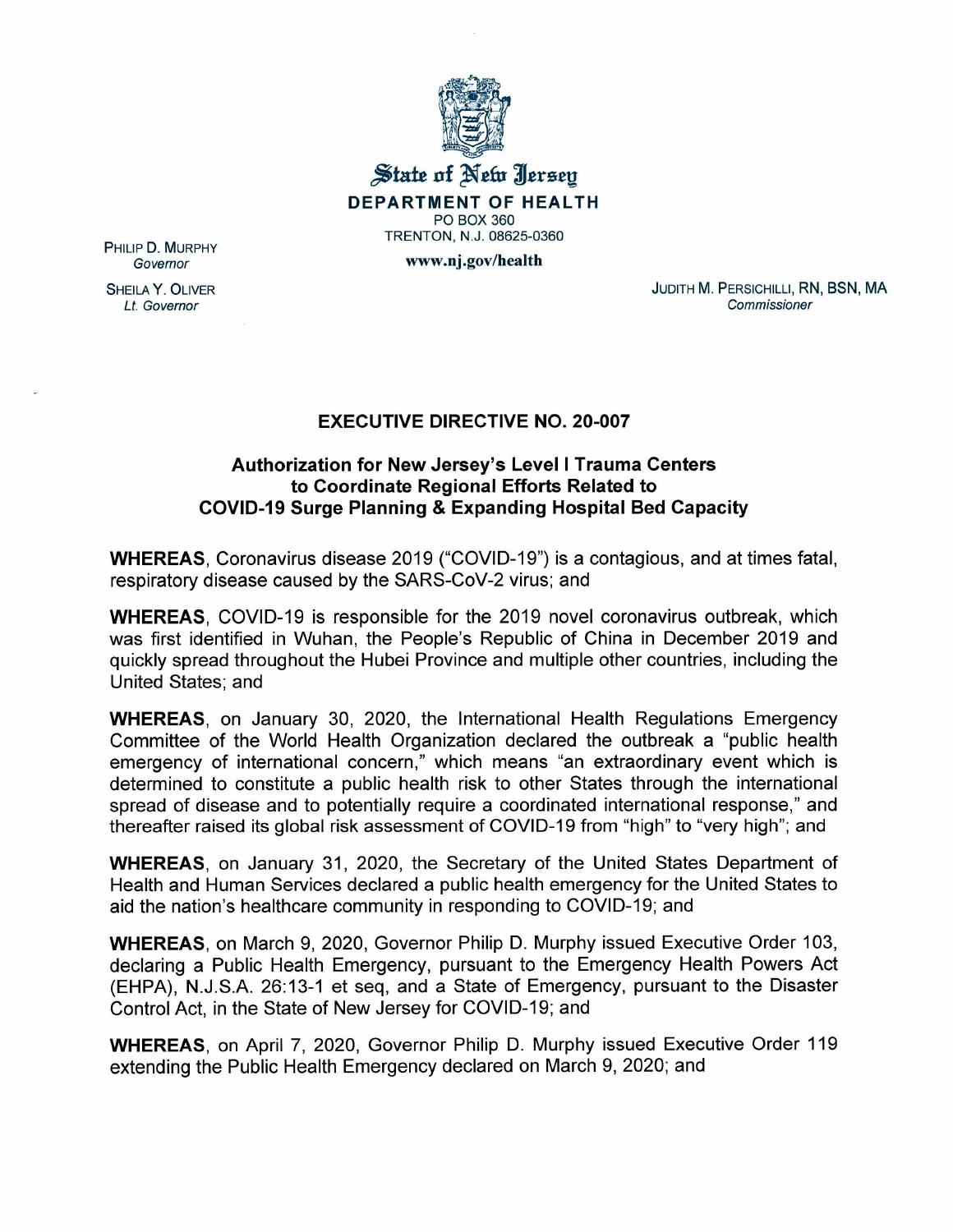**WHEREAS,** under the declared public health emergency, the Commissioner of the Department of Health (DOH) is empowered, pursuant to N.J.S.A. 26:13-12, to take all reasonable and necessary measures to prevent the transmission of infectious disease and apply proper controls and treatment for infectious disease; and

**WHEREAS,** pursuant to N.J.S.A. 26:13-3, the Commissioner of DOH is charged with coordinating all matters pertaining to the public health response to a public health emergency; and

**WHEREAS,** pursuant to N.J.S.A. 26:13-14, the Commissioner of DOH may require, direct, provide, specify or arrange for the treatment of persons exposed to or infected with disease; and

**WHEREAS,** as of April 11, 2020, there were at least 58,151 positive cases of COVID-19 in New Jersey and at least 2,183 of those cases having resulted in death; and

**WHEREAS,** the Centers for Disease Control and Prevention (CDC) expects that additional cases of COVID-19 will be identified in the coming days, including more cases in the United States, and that person-to-person spread is likely to continue to occur; and

**WHEREAS,** projections indicate that the number of COVID-19 cases may continue to increase to proportions that will strain existing hospital bed capacity in the State; and

**WHEREAS,** the CDC estimated that between February 12, 2020 and March 16,2020, an estimated 21% to 31% of U.S. COVID-19 patients required hospitalization, with 5% to 12% admitted to an intensive care unit; and

**WHEREAS,** the State currently has 18,416 acute care beds across its hospitals and 1,983 of those beds are critical care beds; and

**WHEREAS,** it is critical to ensure that there are an adequate number of hospital beds throughout the State for the increasing number of COVID-19 patients presenting in New Jersey that require hospitalization as well as non-COVID-19 hospital patients; and

**WHEREAS,** there are three hospitals in the State designated as Level I Trauma Centers: (1) University Hospital, Newark; (2) Robert Wood Johnson University Hospital, New Brunswick ("RWJ Hospital"); and (3) Cooper Hospital/University Medical Center, Camden (collectively, "Level I Hospitals"); and

**WHEREAS,** the Levell Hospitals are located in the North, Central and South regions of the State, respectively; and

**WHEREAS,** the allocation of healthcare and other medical resources in response to the COVID-19 public health emergency must be coordinated among hospitals, hospital systems, field hospitals, and other health care facilities; and

**WHEREAS,** University Hospital, Newark has been designated as the umbrella entity for all field hospitals stood up by DOH as part of the response to the public health emergency; and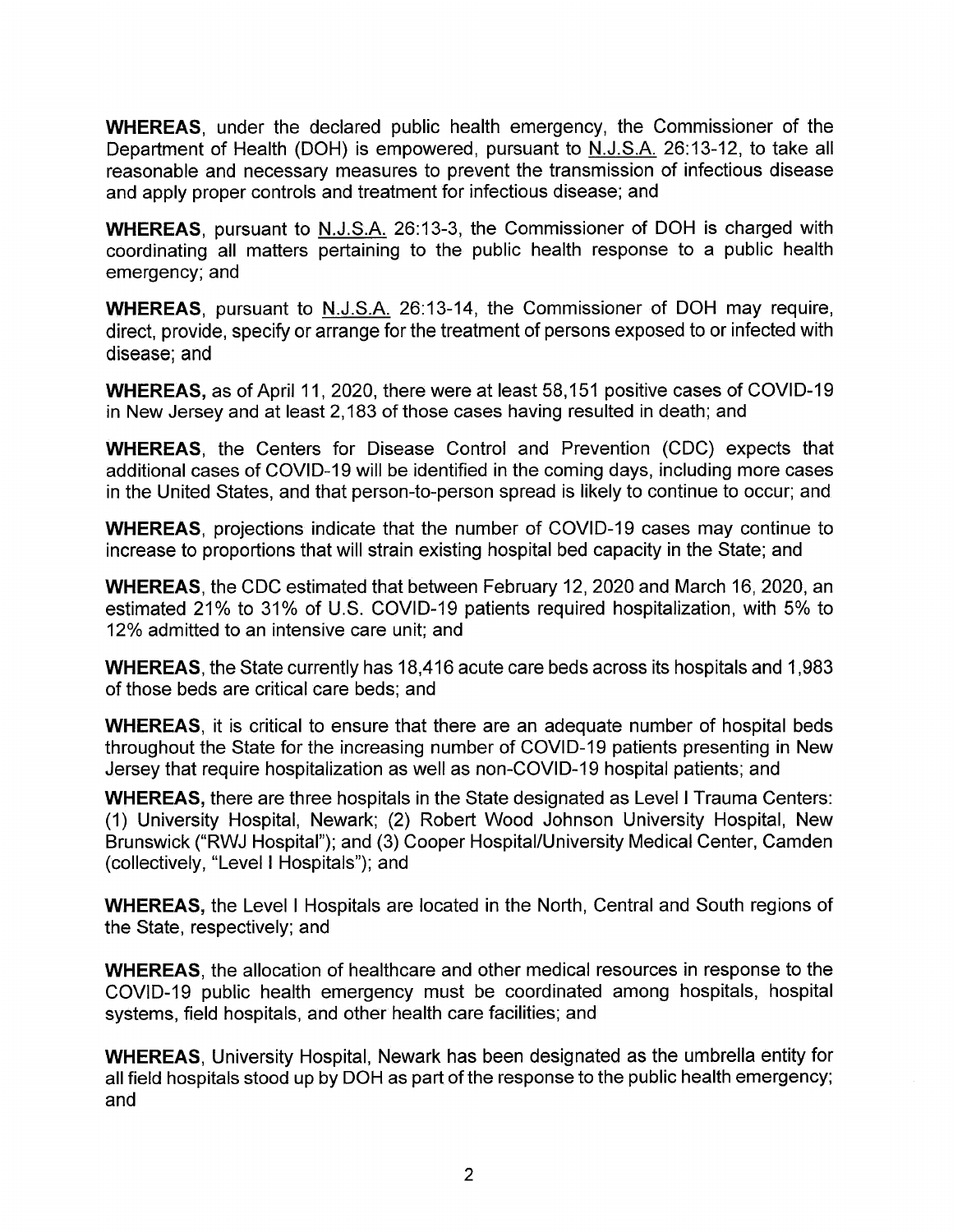**WHEREAS,** the EHPA vests authority in the Commissioner of DOH to coordinate all matters pertaining to the public health response to the public health emergency; and

**WHEREAS, I** deem it reasonable and necessary to respond to the COVID-19 public health emergency through an organized and comprehensive regionalized approach for surge planning and expanding hospital bed capacity; and

**WHEREAS,** the designation of Level I Hospitals as Regional Coordinator Hospitals will enhance the State's response to the COVID-19 outbreak by fostering increased coordination between and among the various hospitals, hospital systems, field hospitals, and healthcare facilities across New Jersey;

**NOW, THEREFORE, I, JUDITH PERSICHILLI,** Commissioner of DOH, pursuant to the powers afforded to me under the Emergency Health Powers Act and other applicable authority, hereby **ORDER and DIRECT** the following: '

- 1. For purposes of this Order and to address COVID-19 surge planning and expanded hospital bed capacity, DOH has divided the State into three regions:
	- a. North Region: Sussex, Passaic, Bergen, Morris, Essex, Hudson, Union, Warren, Hunterdon;
	- b. Central Region: Somerset, Middlesex, Mercer, Monmouth, Ocean;
	- c. South Region: Burlington, Camden, Gloucester, Salem, Atlantic, Cumberland, and Cape May.
- 2. For purposes of this Executive Directive, the following Level 1 Hospitals, through their Chief Executive Officers and/or designees are hereby designated and shall serve as Regional Coordinator Hospitals for efforts related to COVID-19 surge planning and expanding hospital bed capacity.
	- a. North Region: University Hospital, Newark
	- b. Central Region: RWJ Hospital
	- c. South Region: Cooper Hospital/University Medical Center
- 3. All general acute care hospitals throughout the State must first contact and collaborate with the identified contact at their respective Regional Coordinator Hospital before doing any of the following:
	- a. Transferring any patient within or outside of their Region; or
	- b. Going on divert status such that it would impact the orderly flow of patients within the acute care system.
- 4. Subject to ongoing consultation with DOH, each Regional Coordinator is hereby directed to perform the following duties within its Region: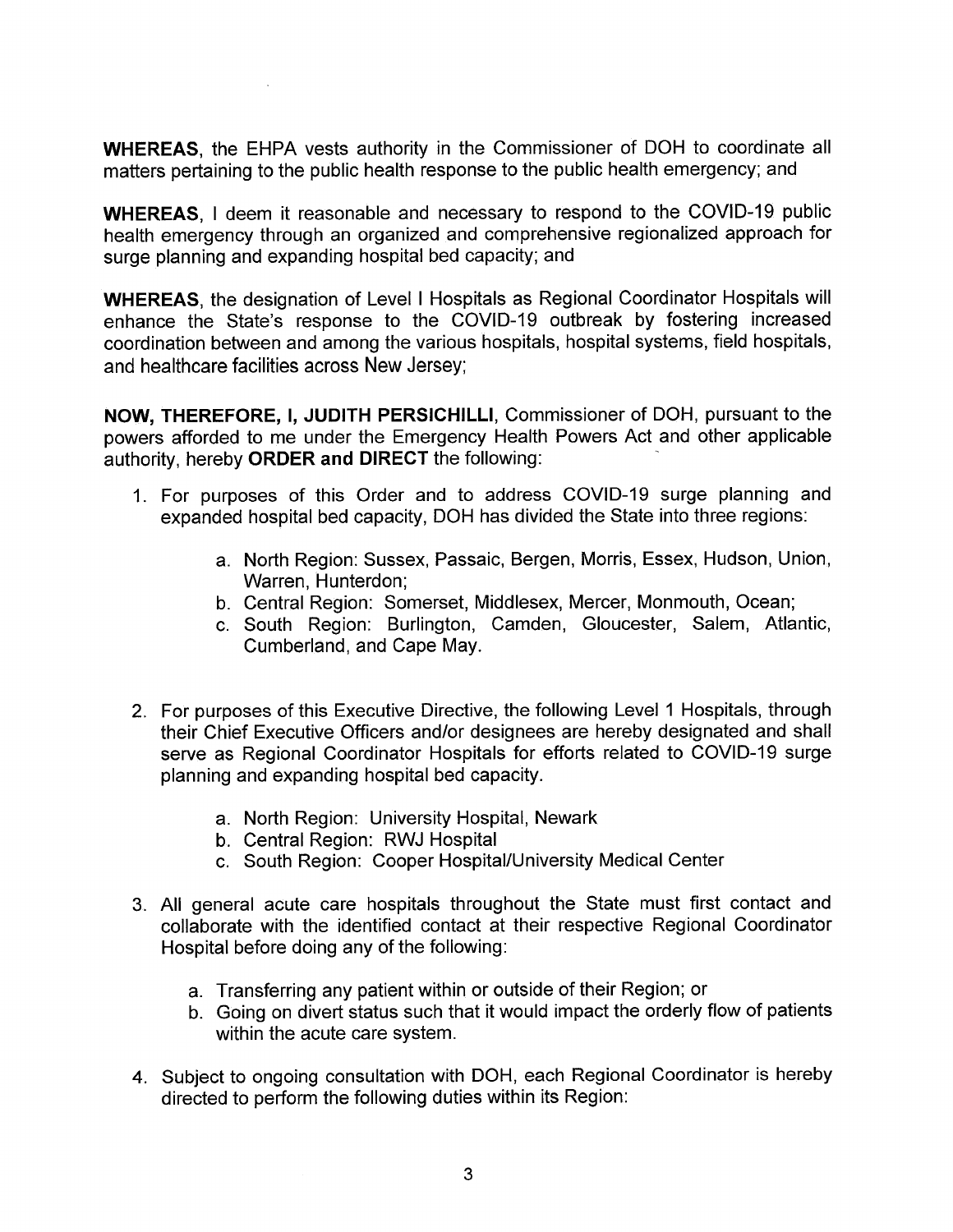- a. Identify opportunities to maximize space and bed capacity across all acute care hospitals within the Region.
- b. Regularly communicate with all acute care hospitals within each Coordinator's Region, and if requested, assist the acute care hospitals in taking immediate measures to maximize the number of available Medical/Surgical and Critical Care Unit beds.
- c. Develop a strategy for priority allocation of patients within the Region or, if necessary, across Regions as critical care beds are filled.
- d. Ensure that all acute care hospitals within the Region maintain constant communication with NJOEM as to bed capacity, personal protective equipment, ventilators, and other data that NJOEM determines necessary.
- e. Provide ongoing input to a medical and professional advisory Committee as established by DOH.
- f. Provide transportation with existing hospital resources and/or coordinate with County and Municipal Offices of Emergency Management to transport patients in furtherance of COVID-19 surge planning and response.
- g. Communicate with DOH and, as requested, facilitate the transfer of data to the department or its appointed entity to track data related to daily bed census, COVID-19 diagnosed patients, and Persons Under Investigation for COVID-19.
- 5. The Regional CEOs for the respective Regional Coordinator Hospitals and/or their designees shall coordinate with DOH and NJOEM as necessary to carry out the responsibilities set forth herein.
- 6. In accordance with applicable law and regulations, DOH, the New Jersey State Police, and NJOEM shall maintain communication with the Regional Coordinator Hospitals to implement appropriate surge planning.
- 7. Nothing in this Directive shall be construed to mean that Levell Hospitals, by virtue of their designation as Regional Coordinator Hospitals, are intended to be the exclusive providers of treatment for patients who have tested positive for COVID-19 or who are suspected to have COVID-19. All acute care hospitals in the State are expected to continue to treat patients who have tested positive for COVID-19 or who are suspected to have COVID-19.

This Directive shall take effect immediately. The provisions of this Directive shall remain in force and effect for the duration of the Public Health Emergency originally declared in Executive Order No. 103 (2020) pursuant to the New Jersey Emergency